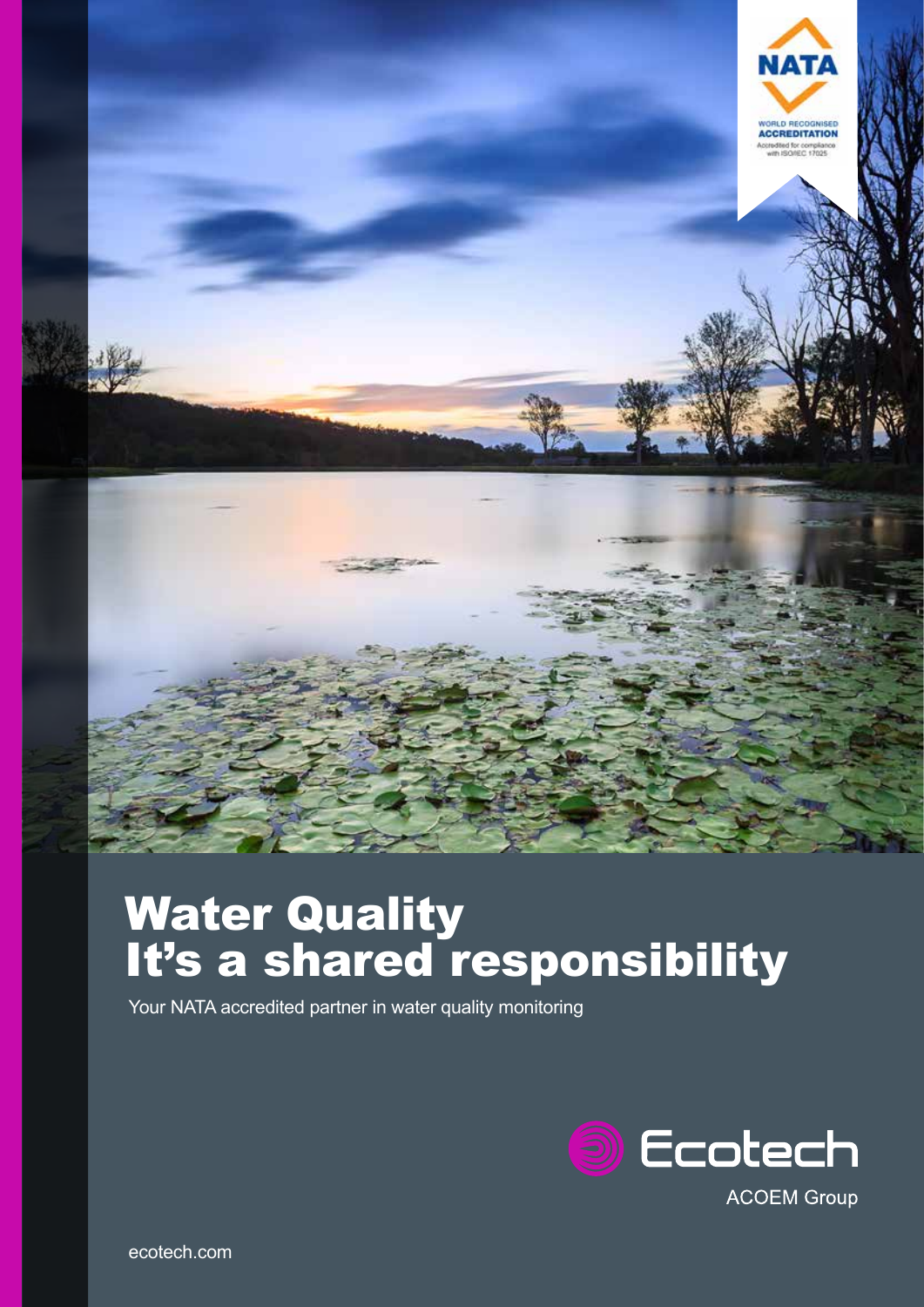

# Water is life

**Industries are becoming more concerned with not just monitoring water usage but also the levels of pollutants that may enter waterways as a result of their processes**

Whether you are working within:

- Mining companies, seeking services for compliance, discharge, water balance investigative monitoring;
- Environmental specialist companies, looking for data in real-time to allow for highly accurate modelling;
- Heavy industry, such as refineries and smelters, where process water quality and discharge can be an issue;
- Government and councils, interested in flow and stream height monitoring as well as industry discharge;

We have developed monitoring systems and services to address the need to sustain quality of water. Accurate realtime results are imperative as the impacts of contaminated water can be catastrophic.

Whether monitoring for industrial compliance, environment sustainability, restoration, livelihood, or food and water preservation, we are acutely aware of the importance of reliable water monitoring.

### **REGULATIONS REQUIRE MONITORING OF:**

- Environmental health of ecosystems, fauna and flora;
- Human health to maintain availability and prevent disease;
- Water balance to monitor rainfall, evaporation, human usage; and
- Industry to assess internal controls, regulated controls, process quality and discharge.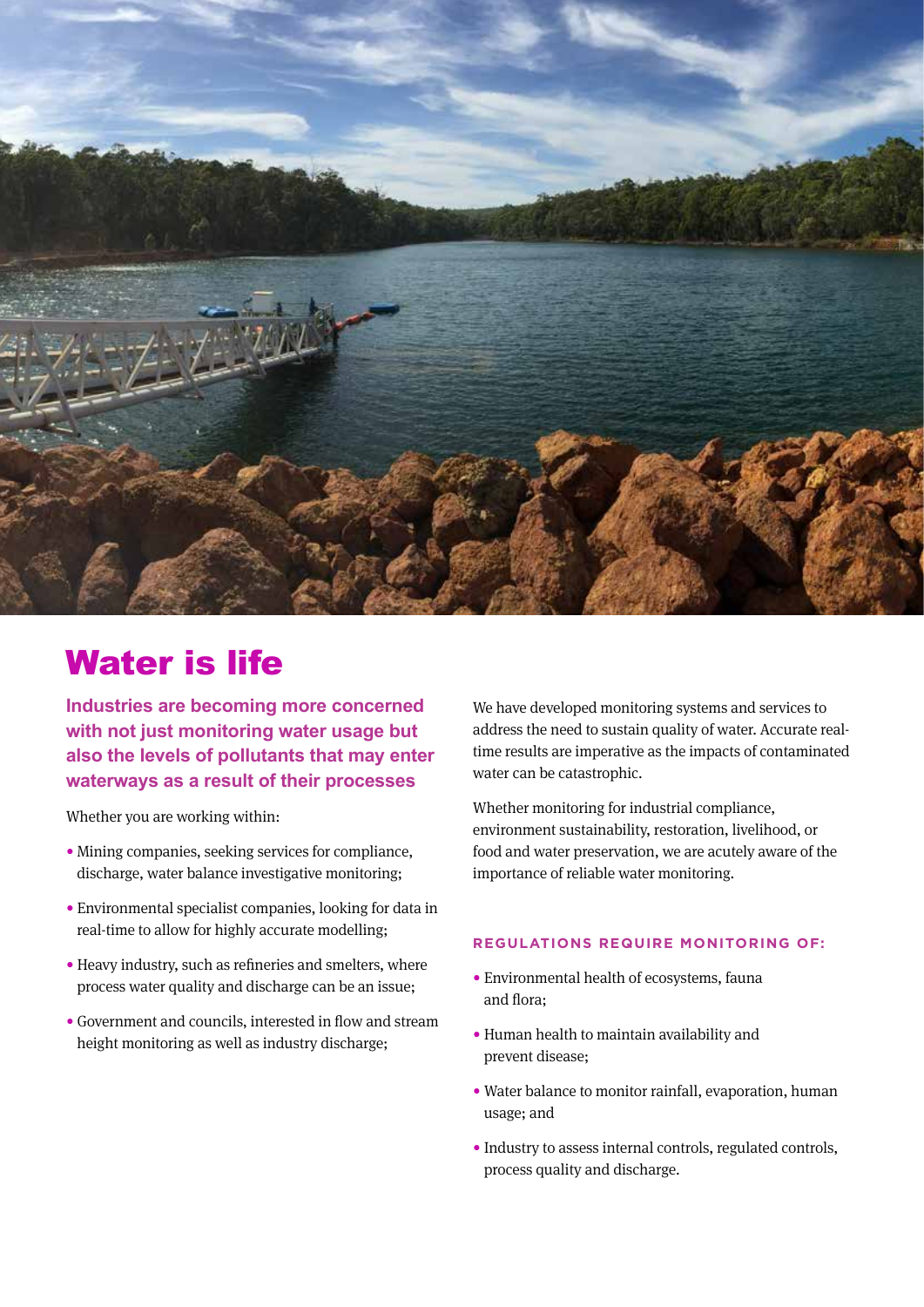#### **THE ECOTECH WATER SAMPLING SERVICE**

#### **Mobilisation for water sampling.**

Combining experience with technology, ECOTECH's water sampling service is structured to systematically programme sampling operations for customers. A team of specialist field technicians trained in NATA accredited field monitoring procedures will work with site project managers to deliver a reliable, cost-effective system in accordance with strict regulatory standards.



#### **ECOTECH'S WATER SAMPLING CAPABILITIES:**

#### **Groundwater sampling**

— bores and aquifiers.

Low-flow, high-flow monitor sampling along with production and recovery sampling.

#### **Surface water sampling**

— rivers, dams, deltas and marshes.

Grab sampling and insitu monitoring of weirs, gauging stations, rainfall and evaporation.

#### **Potable water sampling**

— drinking, grey water, irrigation.

Bacterial and chemical analysis via source point sampling of dams and tanks along with random and end point sampling of cribrooms, kitchens, bathrooms and office taps.

#### **Waste water sampling**

— storm, industry, sumps, tanks and drains.

Grab and composite sampling from gauging stations and weirs.

#### **ONLINE WATER MANAGEMENT**

Ecotech uses a customisable water monitoring database the Environmental Water Monitoring System (EWMS).

The EWMS enables storage of detailed site information including GPS mapping and specifications, as well as full sample histories.

Scheduling can be preset to ensure no monitoring or analysis requirements are missed and triggers will alert technicians of exceedances or anomalies. There is an automated chain of custody and samples are traceable from site to our NATA endorsed reports accredited lab. The database can be accessed via any device with internet access and data reports can be exported in a variety of formats.

#### **NATA ACCREDITED WATER LABORATORY**

Detection, measurement and monitoring are entirely dependent on certifiable accuracy.

ECOTECH has a fully operational NATA accredited water quality laboratory and accredited reports can be issued for all water quality analyses covered under ECOTECH's current scope. ECOTECH is NATA accredited for field sampling techniques and reporting for most insitu water quality measurements.